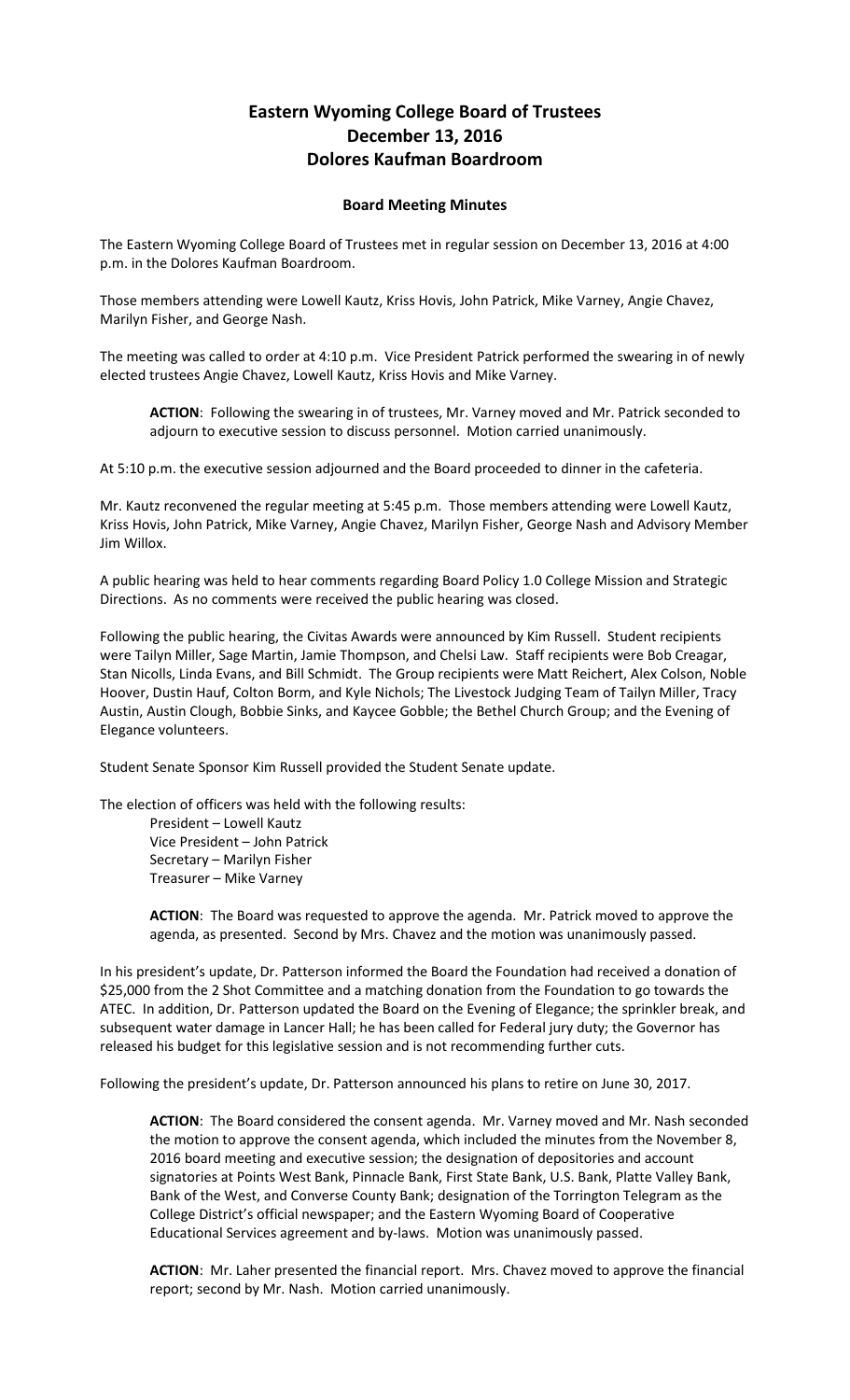**ACTION**: The Board was requested to appoint two trustees to serve as the board's representatives to the WACCT. Ms. Fisher moved to appoint Trustees Patrick and Varney as the board representatives to the Wyoming Association of Community College Trustees. Ms. Hovis seconded and the motion passed unanimously.

**ACTION**: In addition, the Board considered the appointment of a representative to the Board of Cooperative Educational Services (BOCES). Mr. Patrick moved to appoint Angie Chavez as the board representative to the BOCES; second by Ms. Fisher. Motion carried unanimously.

**ACTION**: The Board was informed Trustee Kautz's term on the Foundation was expiring and needed to be reappointed or someone else appointed in his place. Mr. Kautz moved to appoint Kriss Hovis as the board's representative to the Foundation. Mrs. Chavez seconded and the motion was unanimously passed.

**ACTION**: The Board was requested to appoint Mr. Laher as assistant to the treasurer of the Board. This action was necessary because from time to time the VP for Administrative Services must sign financial documents under this title as required by banking institutions and is pursuant to Board Policy 1.3. Mr. Patrick moved and Mr. Varney seconded the motion to appoint Ron Laher, EWC Vice President for Administrative Services as the Assistant to the Treasurer of the Board of Trustees, as presented. Motion carried unanimously.

**ACTION**: Disclosure statements pursuant to W.S. 6-5-118 were completed by the Board.

**ACTION**: Revisions to Board Policy 1.0 College Mission and Strategic Directions was considered on final reading. Mr. Patrick moved to approve on final reading the revisions to Board Policy 1.0 College Mission and Strategic Directions, as presented. Ms. Fisher seconded and the motion was unanimously passed.

**ACTION**: The Board was informed the College had released and advertised formal bid requests for the construction of CTEC welding booth frames and panels per EWC bidding procedures. The CMAR requested expediting the procurement process and the Board was requested to proceed with the selection of the best qualified bid prior to the January board meeting. The bid opening was scheduled for December 19. Mrs. Chavez moved to approve delegation of board authority to accept the best qualified bid for welding booth frames and panels to President Patterson with the results of the bidding to be reported to the Board of Trustees in January. Mr. Varney seconded and the motion passed unanimously.

Updates were provided by the Staff Alliance, Student Services, Academic Services, Faculty Senate, Human Resources, and Institutional Development. In addition, an update on construction projects was provided.

Dr. Landa provided handouts outlining a timeline for developing indicators of achievement to measure progress toward the strategic directions. The Outcomes Assessment Committee will be developing a plan for presentation to the Cabinet in May and the Board of Trustees in June.

In addition, Dr. Landa provided registration information as compared to the same day in 2015. The report indicated registered headcount was up 145% compared to last spring.

Dr. Patterson reviewed with the Board the revisions to Administrative Rule 3.8.1 Professional Growth and Development for Benefitted Employees and associated Appendix A. Revisions included changing the completion date for approved professional development activities and slightly changing the verification process.

Under trustee topics, the Board discussed changing the date of the February board meeting.

**ACTION**: Trustee Kautz requested changing the date of the February board meeting. Following the discussion, Mrs. Chavez made a motion to approve moving the meeting to February 22; seconded by Mr. Varney. Motion carried unanimously.

Mr. Willox provided an update on the meeting held in Douglas with University of Wyoming President Lori Nichols.